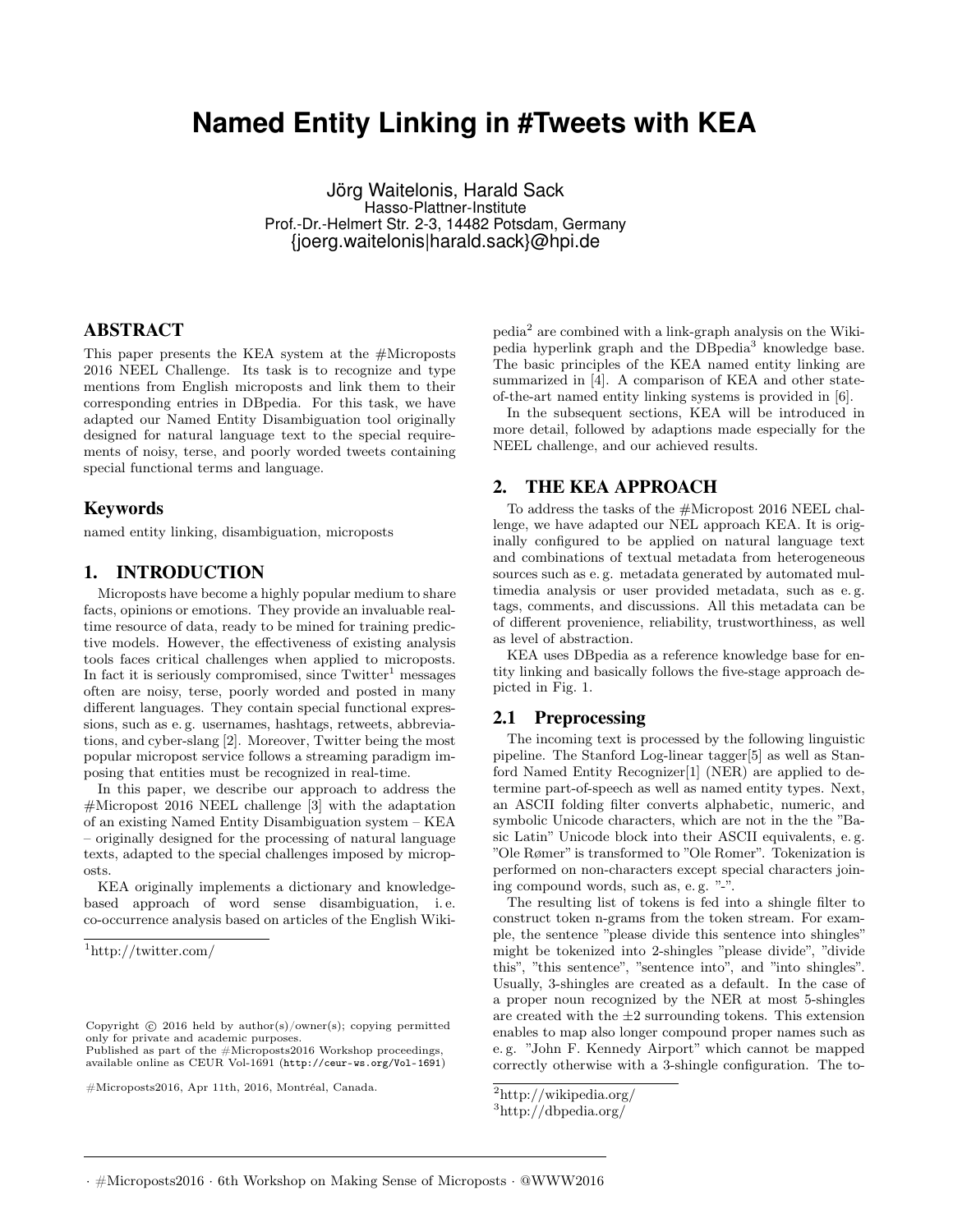

Figure 1: The overall NEL process.

ken stream now contains tokens with sole words, but also tokens with 'shingled' words.

## 2.2 Candidate Mapping

Every token is mapped to a gazetteer, which has been compiled from DBpedia entities' labels, redirect labels, and disambiguation labels being mapped to their appropriate DBpedia entities. Since the originally used gazetteer in KEA is based on DBpedia 3.9, entities and labels from the DBpedia 2015-04 dataset are added for the NEEL challenge. Labels are indexed lowercase and finally mapped to the tokens resulting in a list of potential entity candidates for each token. The mapping is obtained by exact matches only. A normalization of simple plural forms is applied beforehand. Hence, for each token of the token stream a set of potential entity candidates is determined.

## 2.3 Candidate Merging and Filtering

To resolve possible overlaps of tokens successfully, longer tokens, which are mapped successfully, are preferred over shorter ones. Since longer tokens contain more descriptive terms, they are considered to be more specific. This means, for example, that "new york city"is preferred over "new york" and "york city". Furthermore, tokens are discarded, if they do not contain nouns or contain sole stopwords, i. e. token "the times" will not be discarded, because it contains the noun "times".

## 2.4 Scoring (Feature Generation)

For every entity candidate, features are determined via a pipeline of analysis components (scorers). These components asses different characteristics how well a candidate entity fits to the given input text, which is considered as the context. We distinguish between local and context-related features. Local features only consider the candidate as well as the tokens properties. For example, consider the text "Armstrong landed on earth's satellite": For a candidate w.l.o.g "dbp:Neil\_Armstrong" of the possible candidate list of the token 'Armstrong' certain features can be determined, as e. g. string-distance between the candidate labels and the token (respectively the surface form), the candidates link graph popularity, its DBpedia type, the provenance of the label, the surface form matches best (e. g. main label, or redirect label), or the level of ambiguity of the token (e. g. approximated by the number of candidates).

Context-features assess the relation of a candidate entity to the other candidates within the given context, e. g. direct links to other context candidates in the DBpedia link graph, co-occurrence of the other tokens' surface forms in the corresponding Wikipedia article of the candidate under consideration, co-references in Wikipedia articles, as well as further graph based features of the link graph induced by all candidates of the context (context graph). This includes for example, graph distance measurements, connected component analysis, or centrality and density observations.

Overall, after this processing step, every candidate gets a list of scores assigned being determined via several of the mentioned methods. Theses lists of scores are considered as the candidates' feature vectors, expressing how well a candidate entity fits to the given context.

# 2.5 Disambiguation

Since all scores of the analyzed features have a positive but unlimited value range, a linear feature scaling is applied to standardize the ranges between 0.0 and 1.0. Different approaches ranging from statistical analysis to machine learning techniques can be envisaged to decide which candidate is chosen as the winner for a token. The most basic approach considers the weighted sum of the scores as a confidence score, whereas the weights are optimized via grid search on a given development or training dataset. The confidence score is cut-off by a empirically optimized threshold, to decide, if a candidate entity is to be selected as the assumed correct result.

# 3. ADAPTATIONS TO THE NEEL CHAL-LENGE

To be applicable also for microposts as in the NEEL challenge, the KEA processing has been adapted in two ways. We distinguish between modifications made especially for the general domain of "microposts/tweets" and modifications resulting from the observation of the provided training data set.

# 3.1 Adaptations to the Domain

For the NEEL challenge, we have utilized characteristic tweet information by excluding "@" and "#" from the tokenization to later identify twitter user names and hash tags properly. With respect to the provided NEEL challenge guidelines of annotations, the filter is extended to restrict the system to tokens containing singular and plural proper nouns, user names, as well as hashtags only. The stopword list is extended with twitter specific functional terms (e. g. "RT", "MT", etc.) to be ignored in further processing. KEA is configured to consider a single micropost (tweet) as the given context for disambiguation. Furthermore, the threshold of the achieved confidence score is used to cut-off uncertain candidates resulting in NIL annotations. Tokens identified as user name or hashtag which cannot successfully be mapped to candidate entities are also annotated with NIL.

## 3.2 Adaptations to the Training Set

From the provided training dataset all surface forms have been extracted to extend the gazetteer for candidate mapping. We have optimized the scorer weights as well as the overall threshold according to the results achieved for the training and development datasets. Furthermore, the stopword list has been extended according to the achieved results from the training and development datasets, i. e. terms con